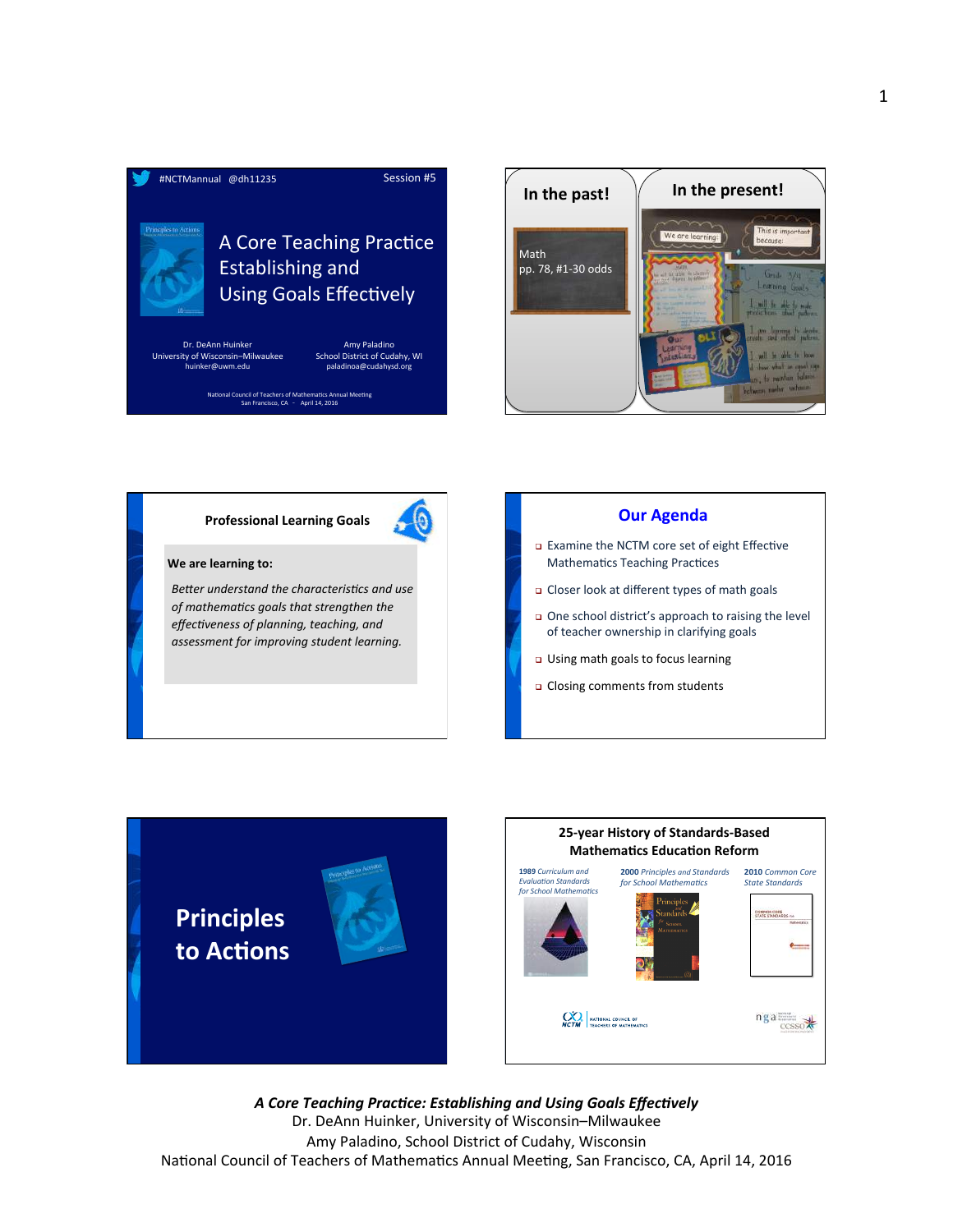



**NCTM's Core Set of Effective Mathematics Teaching Practices** 





# **Effective Mathematics Teaching Practices**  $\overrightarrow{OC}$

- 1. Establish mathematics goals to focus learning.
- 2. Implement tasks that promote reasoning & problem solving.
- 3. Use and connect mathematical representations.
- 4. Facilitate meaningful mathematical discourse.
- 5. Pose purposeful questions.
- 6. Build procedural fluency from conceptual understanding.
- 7. Support productive struggle in learning mathematics.
- 8. Elicit and use evidence of student thinking.

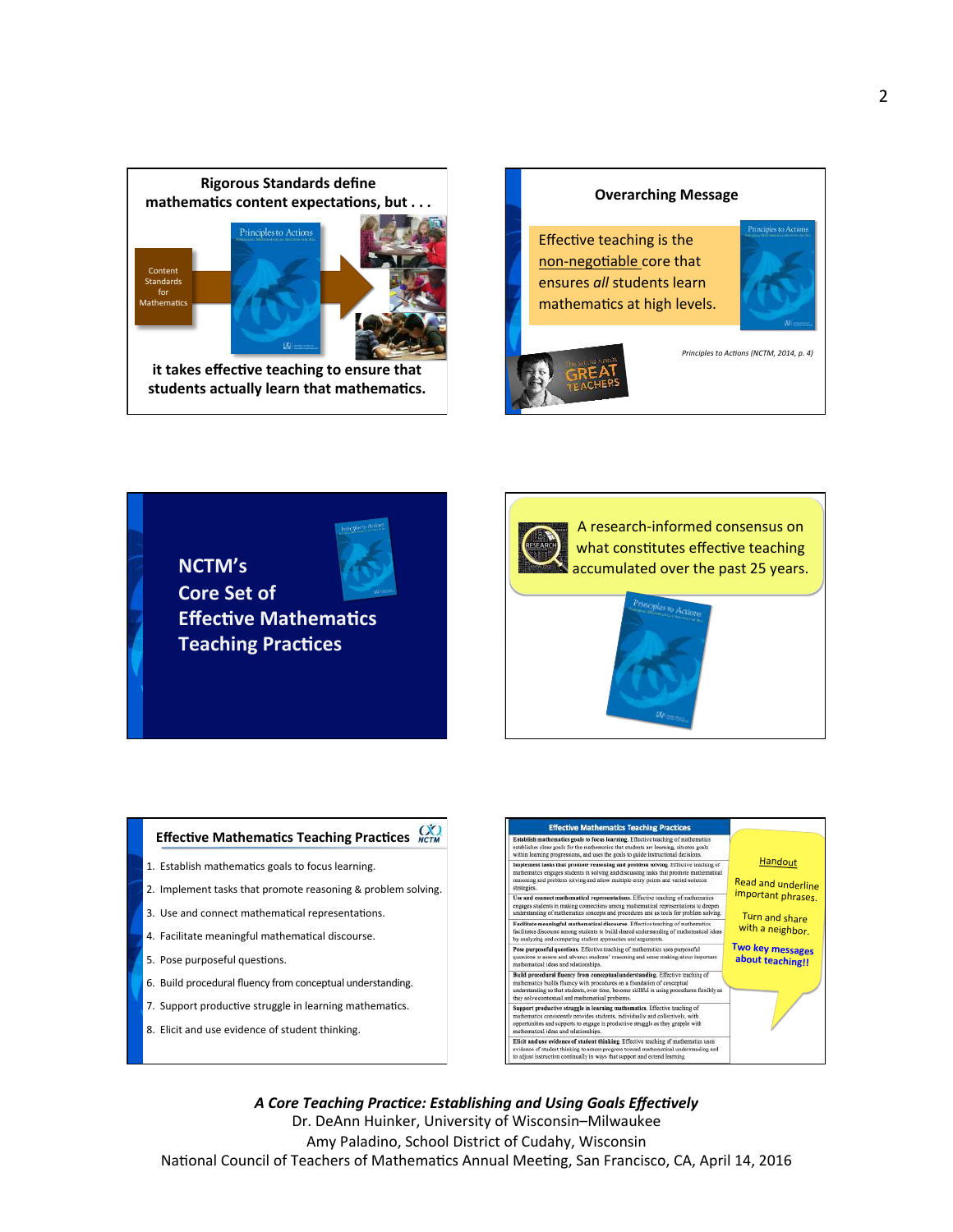







The **learning goals** "derived from content standards, written in teacher language, and used to guide teaching during a lesson or across a series of lessons. They are not designed for students but for the teacher.

A shared learning target, on the other hand, frames the lesson from the students' point of view. A shared learning target helps students grasp the lesson's purposewhy it is crucial to learn this chunk of information, on this day, and in this way."

ss, C. M., Brookhart, S. M., & Long, B. A. (2011). Knowing your learning target. *Educational Leadership*, 68(6)

Connie Moss, Susan Brookhart, and Beverly Long (2011, p.66)

**Examining Math Goal Statements** 



66-69. 

Discuss these questions with a shoulder partner:

• How are the goals similar and different?

• What message does each goal send to students about learning mathematics?

**Goal A:** Students will learn to build rectangular arrays with tiles, find their length and width, and multiply the length and width to find the area of the rectangles.

**Goal B:** Students will learn that area is related to multiplication because area involves finding the number of square units that cover a rectangular array; length indicates the number of rows and the width tells the number of square units in each row.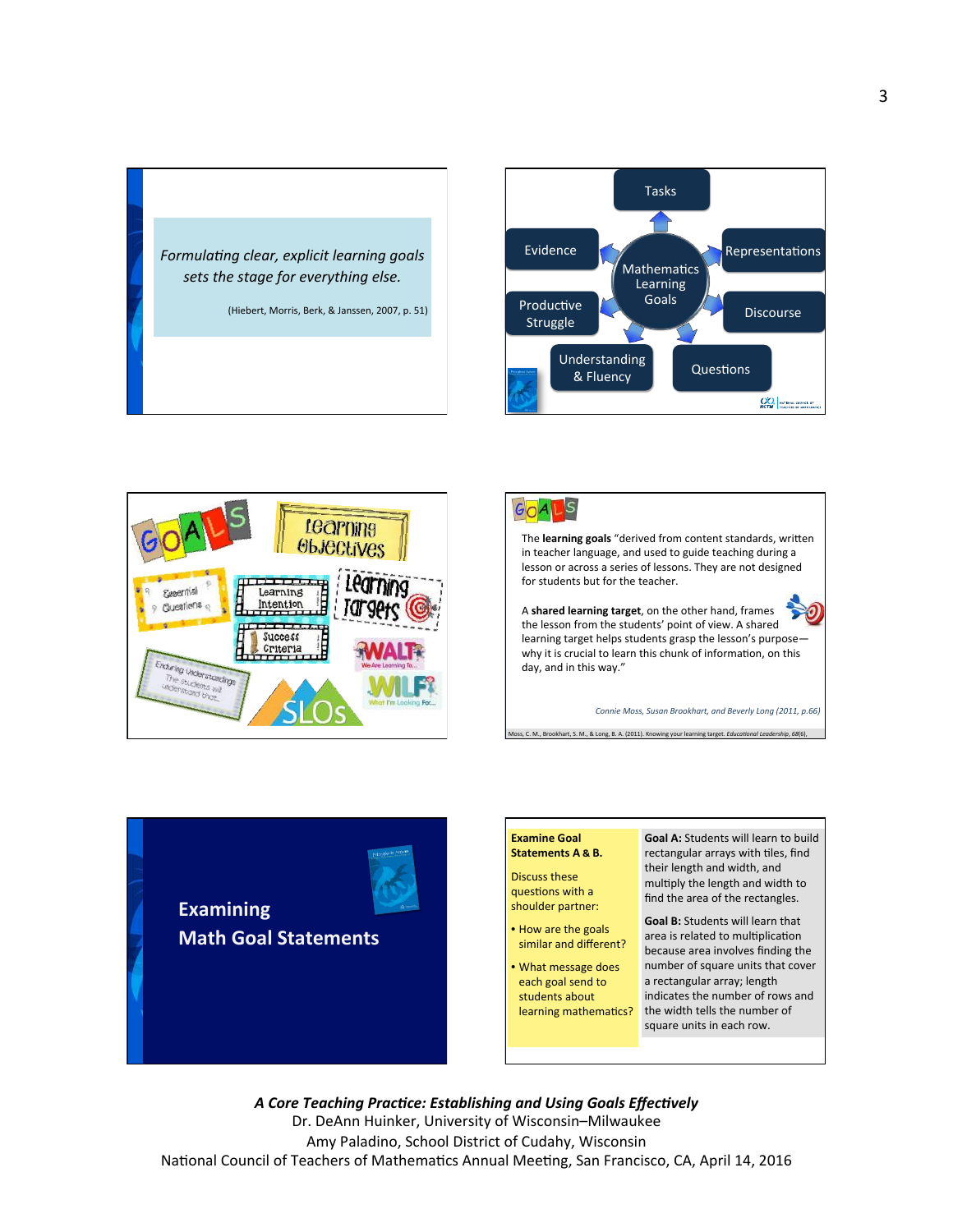# **Performance Goal**

## **Goal A**

Students will learn to build rectangular arrays with tiles, find their length and width, and multiply the length and width to find the area of the rectangles. 

That's what you want your students to do, but what do your want them to understand?



# **Goal B**

Students will learn that area is related to multiplication because area involves finding the number of square units that cover a rectangular array; length indicates the number of rows and the width tells the number of square units in each row.

This is the math understanding that I'm trying to develop among my students.



From Small Groups, about 3-4 people.

#### **Directions**

- Set out the 2 cards labeled: Learning & Performance.
- Draw a Goal Statement card.
- Read the goal statement to your group.
- Discuss and determine whether it is a learning goal or a performance goal.

|            | <b>Learning Goal</b>                                                                                                                                                               | <b>Performance Goal</b>                                                                          |
|------------|------------------------------------------------------------------------------------------------------------------------------------------------------------------------------------|--------------------------------------------------------------------------------------------------|
| Grade<br>з | Students will learn how<br>comparing two fractions<br>involves reasoning about<br>their size and that two<br>fractions can be compared<br>only if they refer to the same<br>whole. | Students will learn to<br>compare fractions by<br>finding common<br>denominators.                |
| Grade<br>6 | Students will learn to explain<br>that a ratio is a relationship<br>between two quantities and<br>be able to provide real-world<br>examples of ratios.                             | Students will learn to<br>plot pairs of values<br>from a ratio table on<br>the coordinate plane. |



**Why is it important to** distinguish learning goals from **performance goals?** 



**What messages do the** different types of goals send to students about the purpose of classroom learning?



**What students should be able to do?** *(often with no mention of related understanding)*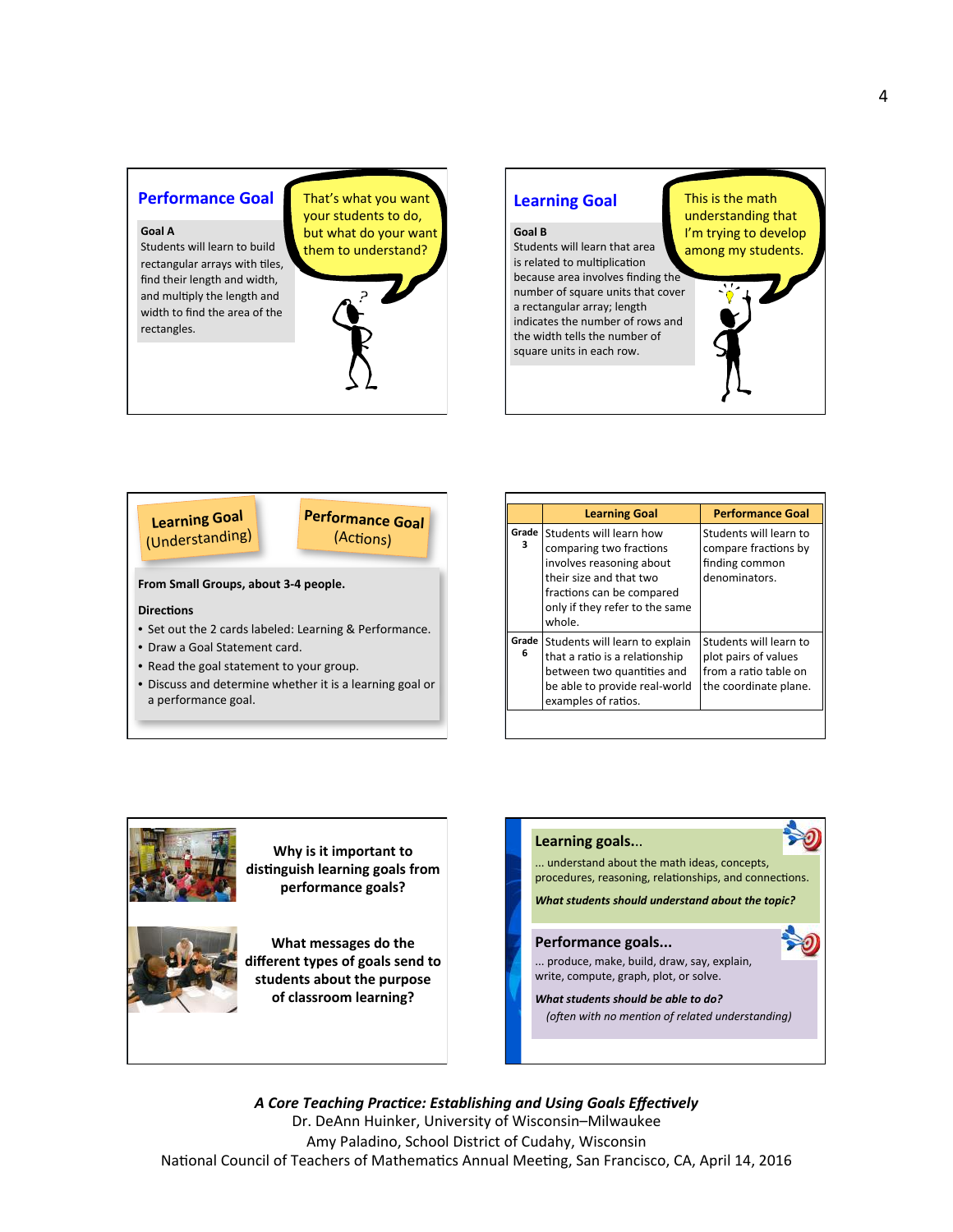Students who perceive an emphasis on **learning goals** in the classroom use more effective strategies, prefer challenging tasks, persist in face of difficulties, are more positive attitude toward the class, and have a stronger belief that success follows from one's effort (growth mindset).

Students who perceived **performance goals** as salient in the classroom often seek the easiest and quickest way to achieve the goals, give up in the face of challenge, and tend to attribute failure to lack of ability (fixed mindset).

Ames & Archer (1988); Filiot & Dweck (1988); Grant & Dweck (2003).

Ames, C., & Archer, J. (1988). Achievement goals in the classroom: Students' learning strategies and motivation processes. Journal of educational psychology, 80(3), 260. Elliott, E. S., & Dweck, C. S. (1988). Goals: an approach to motivation and achievement. Journal of personality and social psychology, 54(1), 5. Grant, H., & Dweck, C. S. (2003). Clarifying achievement goals and their impact. Journal of personality and social psychology, 85(3), 541.

# **A District's Approach Raising the level of teacher** ownership in clarifying goals

# How do teachers decide on the specific math learning goals for their lessons?



**B.** The goals are all listed in the district pacing guide.

**A.** I just look at what's listed in my textbook.

- **C.** We just use the state standards.
- **D.** I list the important math ideas I want my students to learn in each unit; then identify specific goals for lesson sequences.
- **E.** My grade level team discusses the goals for upcoming lessons and we help each other clarify what we want our students to understand and how we will support differentiated learning.



The goals that guide instruction, however, should not be just a reiteration of a standard statement or cluster but should be more specifically linked to the current classroom curriculum and student learning needs, referring, for example, to particular visual representations or mathematical concepts and methods that students will come to understand as a result of instruction.



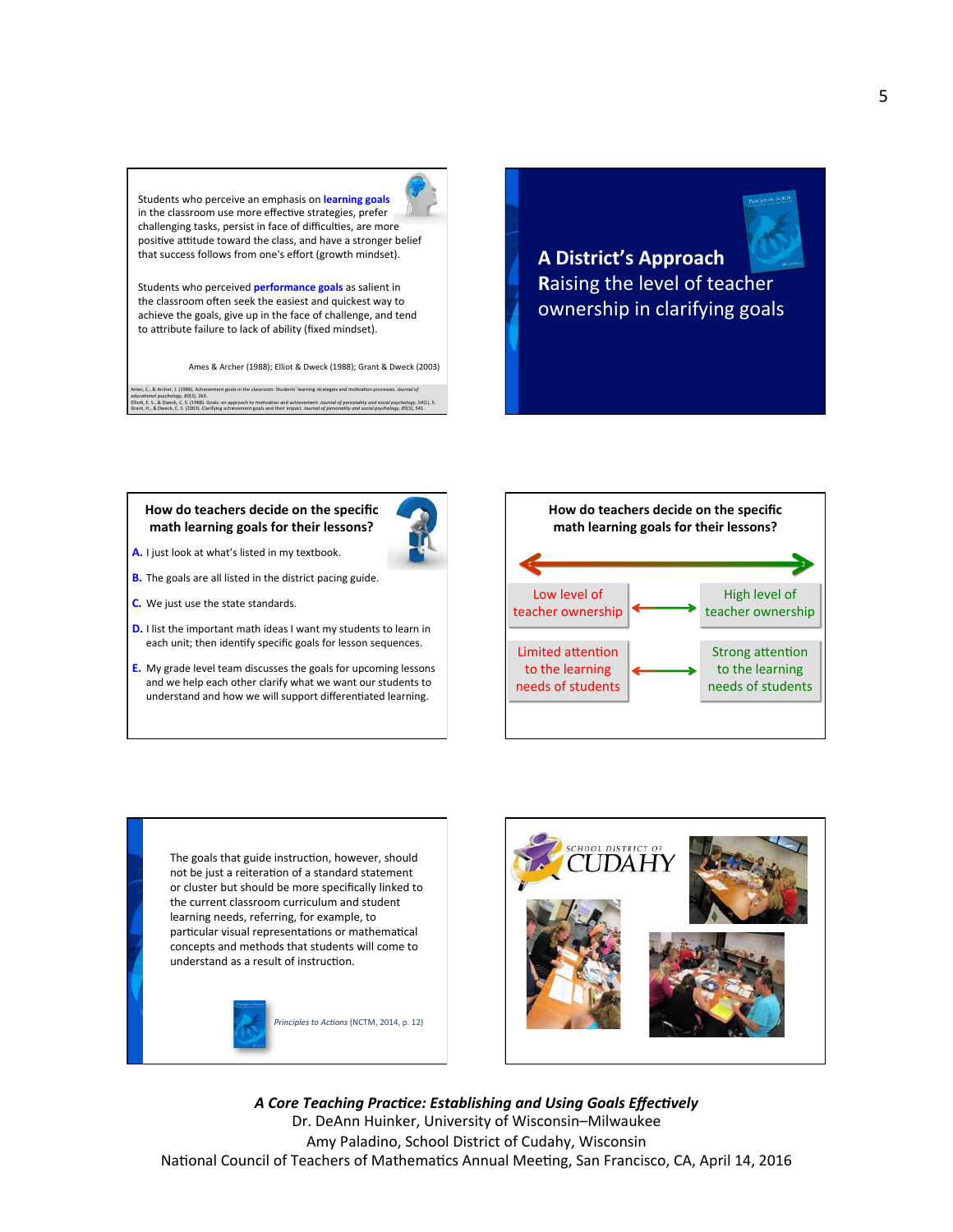# Grade Level Curriculum Meetings **Communication Communication** Student Pre-Assessment 4.NF.3



- Give students a standards-based district pre-assessment.
- Sort work into 4 levels of understanding.

### **Teachers and Math Coach meet to:**

- Unpack the standard by relating it to the assessment.
- Set learning targets based on needs of their students.
- Identify & articulate expectations for meeting standard.
- Examine samples of work at each level of understanding.
- Discuss ways to differentiate instruction to support students in progressing to the next level.

| Check all the equations that are true:<br>5/6 is equal to:<br>a. $1/6 + 1/6 + 1/6 + 1/6 + 1/6$<br>b. $1 - 1/6$<br>c. $3/6 - 1/6 - 2/6$<br>d. $1 - 5/6$<br>e. $3/6 + 1/6 + 1/6$                                    | Decompose (break apart) 7/8 in two<br>different ways using an equation and a<br>visual model.                                                                                             |
|-------------------------------------------------------------------------------------------------------------------------------------------------------------------------------------------------------------------|-------------------------------------------------------------------------------------------------------------------------------------------------------------------------------------------|
| Five friends ordered 3 large sandwiches.<br>James ate 3/4 of a sandwich. Katie ate<br>1/4 of a sandwich. Ramon ate 3/4 of a<br>sandwich. Sienna ate 2/4 of a<br>sandwich. How much sandwich is left<br>for Oscar? | Emily, Kim, and McKenzie made a pan<br>of brownies. Emily ate 1/8 and Kim and<br>McKenzie each ate 2/8 of the pan of the<br>brownies. Draw a visual model to show<br>each person's share. |
|                                                                                                                                                                                                                   |                                                                                                                                                                                           |



#### **State Standard Assessed: 4.NF.3**

Understand a fraction  $a/b$  with  $a>1$  as a sum of fractions  $1/b$ .

- a. Understand addition and subtraction of fractions as joining and separating parts referring to the same whole.
- b. Decompose a fraction into a sum of fractions with the same denominator in more than one way, recording each decomposition by an equation. Justify decompositions, e.g., by using a visual fraction model.
- Add and subtract mixed numbers with like denominators, e.g., by replacing each mixed number with an equivalent fraction, and/or by using properties of operations and the relationship between addition and subtraction.
- d. Solve word problems involving addition and subtraction of fractions referring to the same whole and having like denominators, e.g., by using visual fraction models and equations to represent the problem.

#### **Learning Targets**



I can understand addition and subtraction of fractions as joining and separating parts referring to the same whole.

I can decompose fractions into a sum of fractions with the same denominator to show that I understand different ways to break apart fractions.

I can add and subtract mixed numbers with like denominators to show that I understand how to compose and decompose whole numbers and fractions.

#### **Identify and Articulate Expectations** for Students "Meeting the Standard"



- Student should be able to show their understanding of combining or decomposing fractions with like denominators with support of a visual model in given problems of either bare numbers or word problems.
- If a student is using physical model to be successful he/she would be approaching standard since standard states "with a visual fraction model."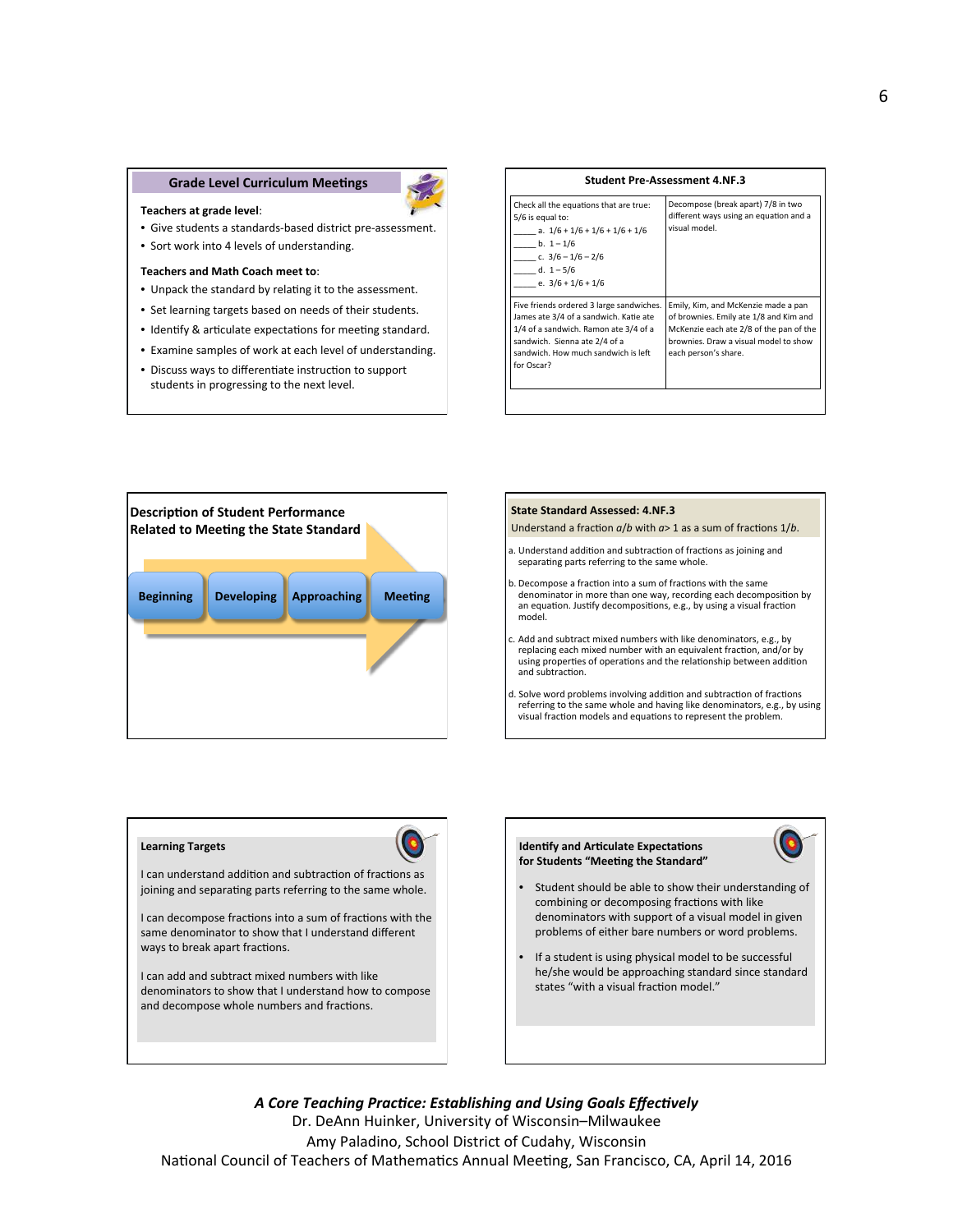Effective mathematics teaching begins with a shared understanding among teachers of the mathematics that students are learning and how this mathematics develops along learning progressions.



*Principles to Actions* (NCTM, 2014, p. 12)

**Using Math Goals to Focus Learning** 





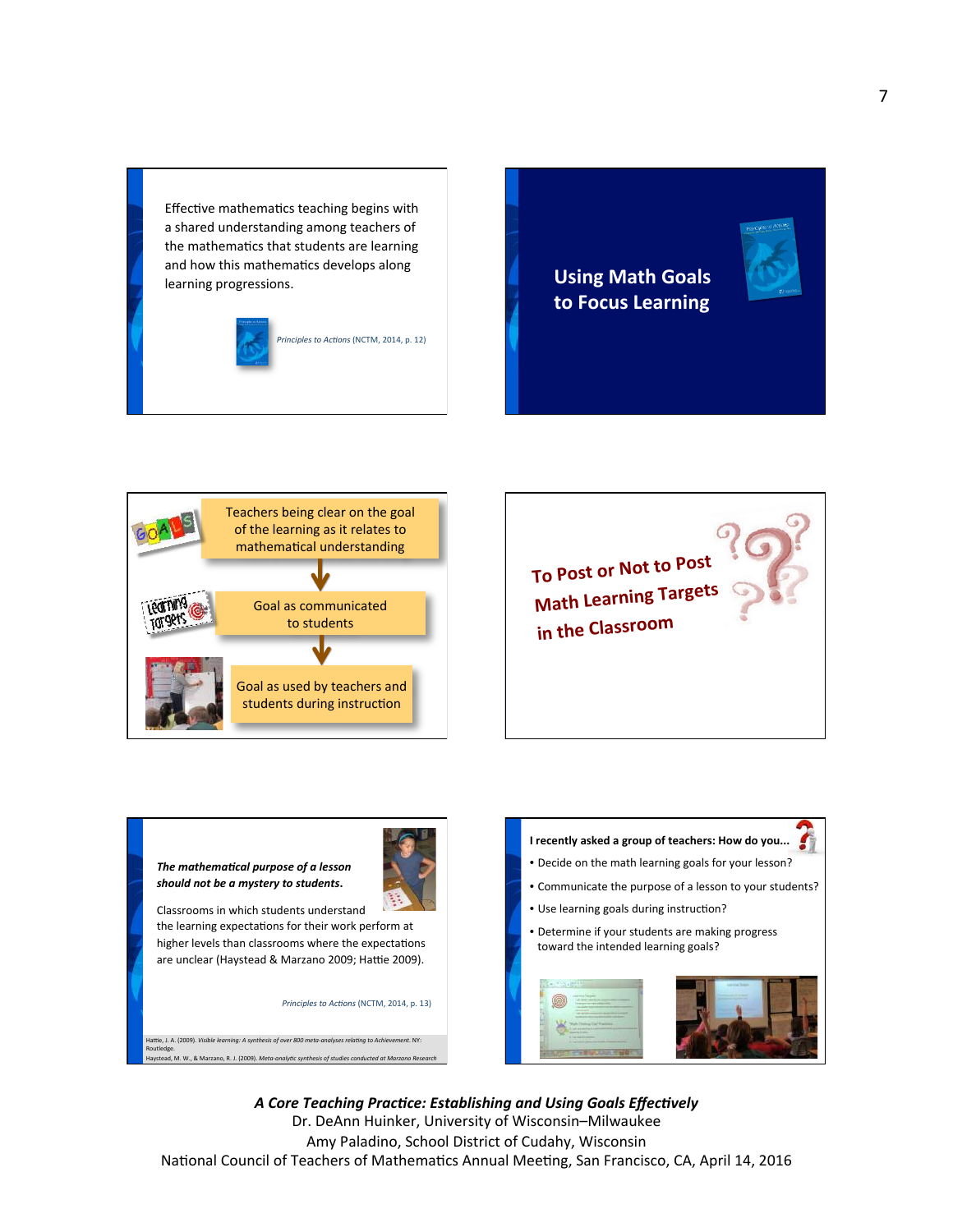All but one teacher post math learning targets. All teachers discuss them at the beginning of the lesson.

I post the goals every day on the board and also have them at the beginning of all of my smart-board slides. We go over the goals at the beginning of the hour right after warm-ups. [Gr 6]

I project the learning goals at the beginning of a lesson and we discuss them to clarify any vocabulary. However, I hardly ever make reference to them during a lesson. [Gr 6]

Last year, I only had the learning goal on my slides for the day, now I also post them in the room on the board. This has really helped my students stay more focused; they even refer to them during the lesson. Having them posted has also been a good reminder to myself. [Gr 2]

 (n=25 teachers) 

When teachers refer to the goals during instruction, students become more focused and better able to perform self-assessment and monitor their own learning.

(Clarke, Timperley, & Hattie 2004; Zimmerman 2001)



We then bring them back at the end to discuss how our work that day connected to the goals... I usually give students an exit slip that has a problem to apply the learning goals. Students know they can also put questions on the exit slip for me. [Gr 5] All the teachers revisit or try to revisit the math learning targets at the end and many use exit slips.

At the end of the period, I usually ask students, "What stuck with you today?" Students answer on a **post-it note** and stick it on the classroom door before they leave. [Gr 6]

At the end of a lesson, I often ask students to talk with each other and tell what they have learned and whether they have met the target. Students then fill out exit tickets to show their progress in meeting the goals. [Gr 2]

 (n=25 teachers) 



**Closing Comments** "Revisiting our Learning Goal"

## **Professional Learning Goals**

### **We are learning to:**

**Better understand the characteristics and use** of mathematics goals that strengthen the *effectiveness of planning, teaching, and* assessment for improving student learning.